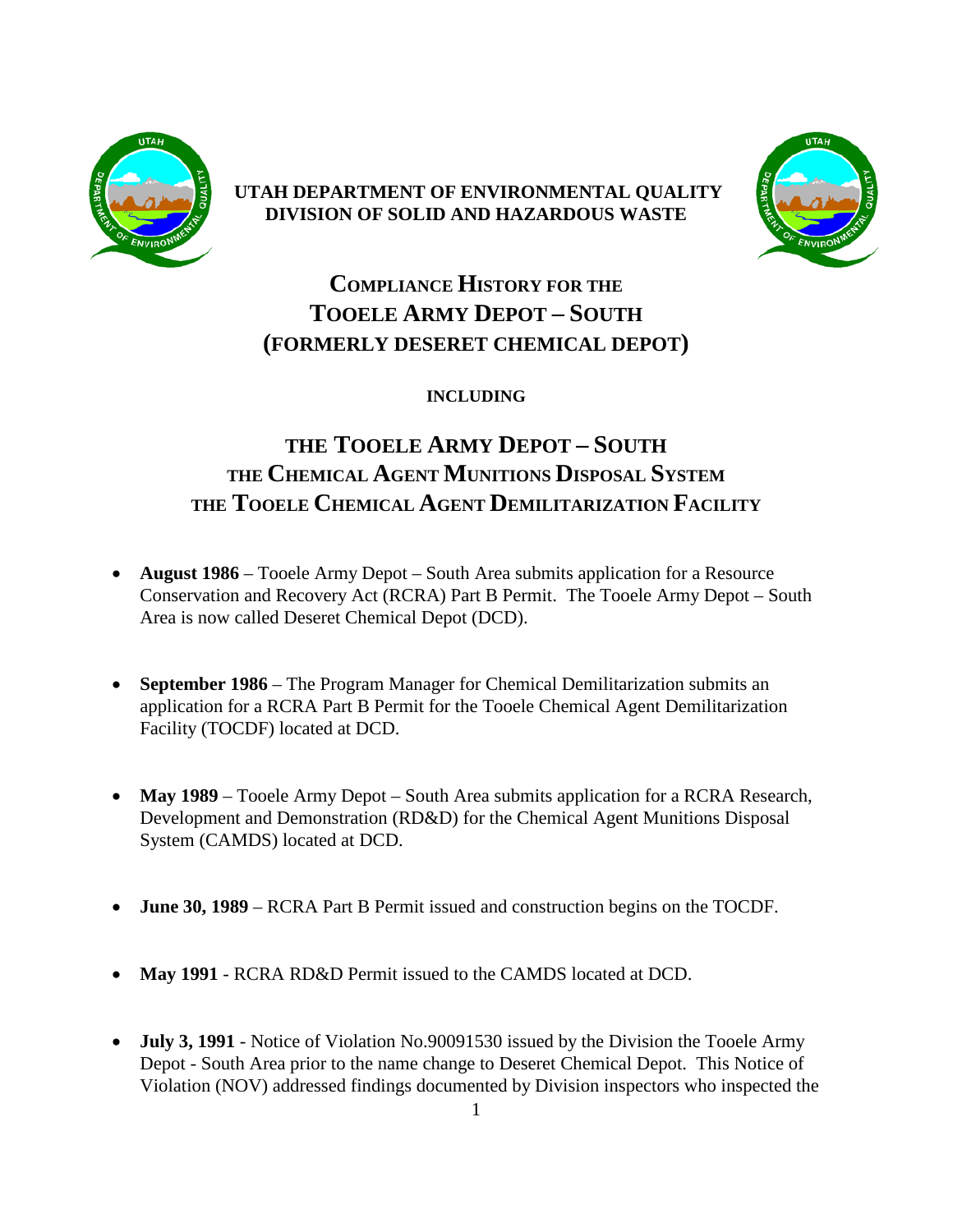Tooele Army Depot - South Area between August 13 and September 20, 1990. Findings addressed in this NOV were:

Failure to file an unmanifested waste report. Treatment of unpermitted waste. Failure to inspect or analyze waste shipped to the facility. Failure to perform required inspections. Failure to keep an accurate operating record. Failure to properly complete hazardous waste manifests. Failure to maintain written job descriptions. Failure to follow rules for training of employees. Storage of hazardous waste without a permit. Failure to follow requirements for generators of hazardous waste. Failure to properly analyze and characterize waste. Failure to provide notice of appropriate treatment standards. Failure to follow waste analysis plans.

- NOV No. 90091530 contained several Compliance Orders. The NOV was resolved by completion of all activities associated with these Orders.
- **April 1993** RCRA Part B Permit issued for the Tooele Army Depot South Area.
- **December 5, 1994** Warning Letter No. 9411061 issued by the Division to the TOCDF. Division inspectors conducted an inspection on October 6, 1994 in response to a complaint received from a former employee. Also addressed in this warning letter were items reported by the facility on October 7, 1994. Items addressed were:

Accumulation of F999 Acutely Toxic Waste in satellite areas in quantities larger than allowed. Treatment of P999 hazardous waste without an appropriate permit. Inadequate training plans. Shipment of hazardous waste without a manifest. Changes to facility designs and operations could result in permit modifications. Venting of ACAMS.

- **March 13, 1995** Warning Letter No. 9503010 issued by the Division to the CAMDS. This letter required the CAMDS to comply with requirements for use of certification statements on documents submitted to the Division.
- **June 15, 1995** Compliance Order No. 9505034 issued by the Division to the TOCDF. This order allowed the facility to proceed with surrogate trial burns on Liquid Incinerator #1 even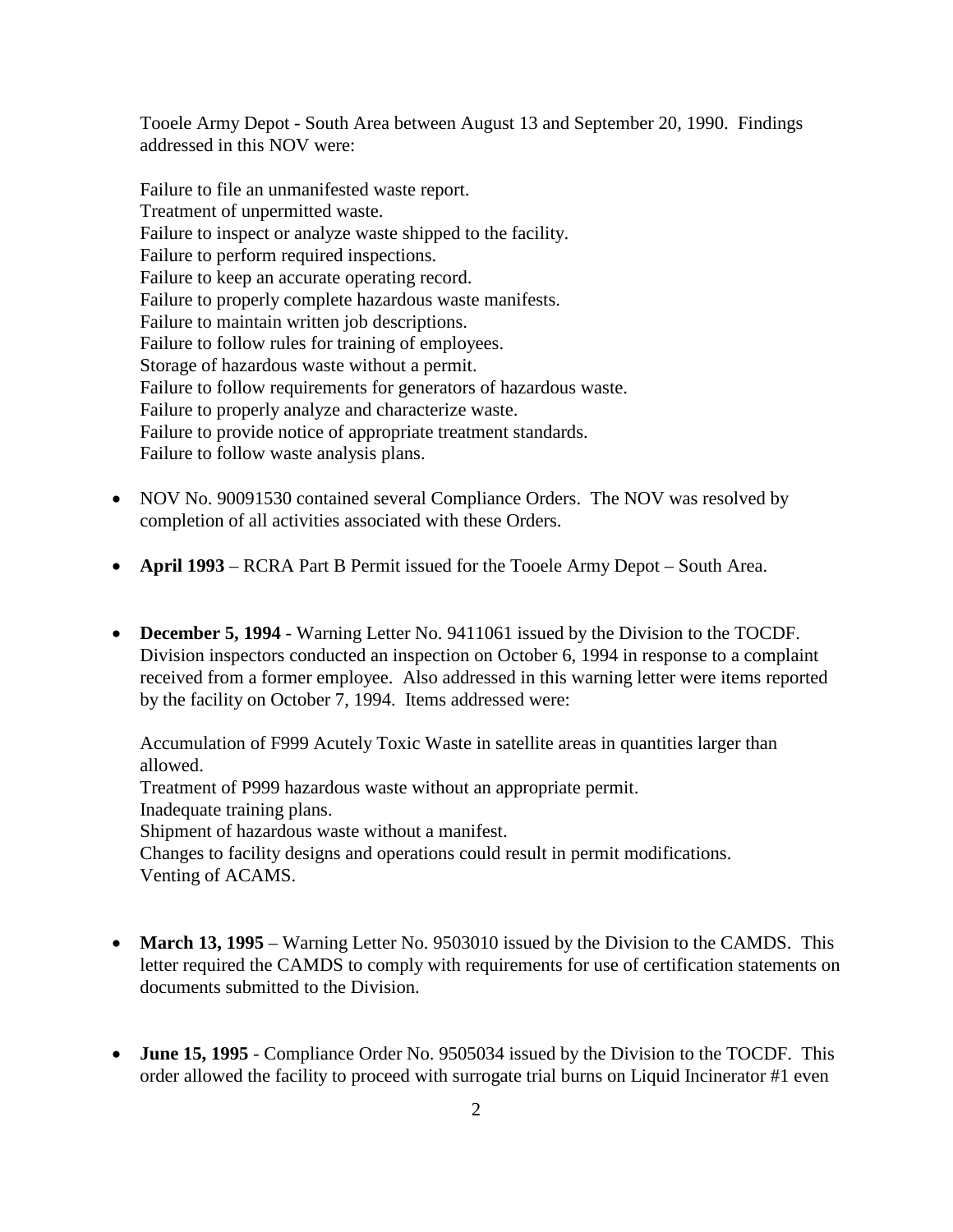though there were some minor items, which needed to be, resolved through the construction certification process.

• **August 23, 1995** – Notice of Violation No. 9502013 issued by the Division to DCD. This NOV addressed findings documented during inspections performed at DCD by Division inspectors between June 1994 and June 1995. Findings addressed in this NOV were:

Unpermitted storage and treatment of hazardous waste. Failure to report a spill of hazardous waste. Failure to properly train personnel. Failure to maintain an accurate operating record. Improper storage of hazardous waste. Exceeding permitted treatment capacities.

- NOV No. 9502013 has been resolved by Stipulation and Consent Order (SCO) No. 9509047. The SCO was signed on November 5, 1997. The SCO requires the facility to pay the sum of \$40,200 dollars in fines and penalties and requires the submission of documentation and permit modifications. The penalty amount was to either be paid in total or divided into a payment of \$10,000 in cash and completion of a Supplemental Environmental Project to mitigate the remaining \$30,200.
- **September 21, 1995** Compliance Order No. 9509048 issued by the Division to the TOCDF. This order allowed the facility to proceed with surrogate trial burns on the Deactivation Furnace even though there were some minor items that needed to be resolved through the construction certification process. This letter also notified the facility that inspections had been performed and the facility had complied with the order issued on June 15, 1995.
- **September 21, 1995** Warning Letter issued by the Division to the TOCDF. This letter addressed some issues in regards to how the facility conducted public information meetings. The facility was required to perform an additional public information meeting for certain modifications and open another public comment period.
- **November 22, 1995** Letter issued by the Division to the TOCDF stating that the facility had completed all items required by Compliance Order No. 9509048.
- **April 15, 1996** Notice of Violation No. 9601005 issued by the Division to the TOCDF. This Notice of Violation (NOV) addressed several findings documented during inspections associated with the Liquid Incinerator #1 surrogate trial burn, the Deactivation Furnace surrogate trial burn and the TSCA R&D test. Items addressed in the NOV were: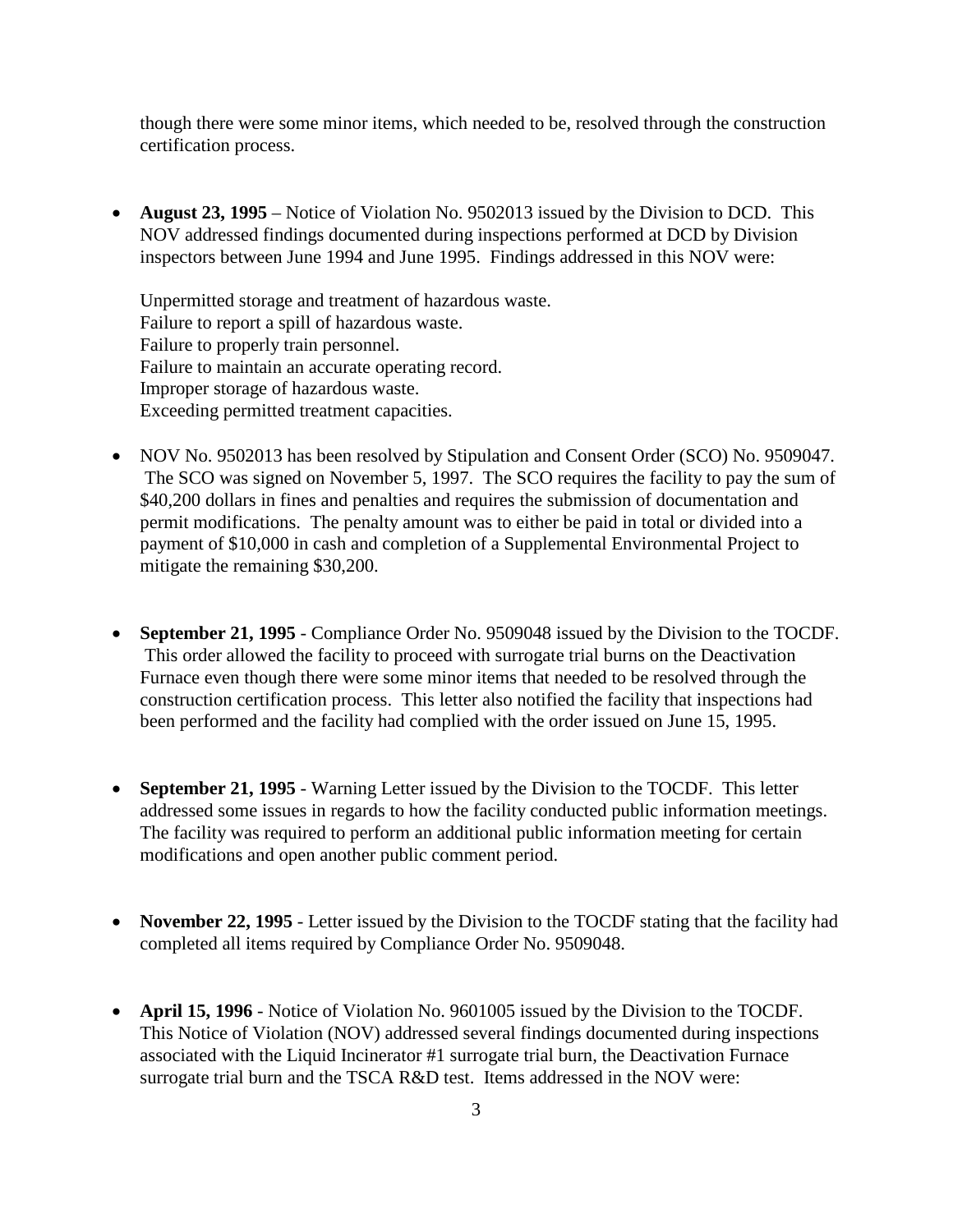Failure to make a hazardous waste determination. Manifest deficiencies. Failures to submit permit modifications within the required time periods. Failure to notify the mailing list as required. Open containers of hazardous waste. Inadequate operating record. Failure to check tank level switches for proper calibration. Exceeding the incinerator feed rates. Failure to report a spill of hazardous waste.

- NOV No. 9601005 was resolved by permit modifications submitted by the facility.
- **June 26, 1996** Compliance Order No. 9602009 issued by the Division to the CAMDS. This Order supersedes the RD&D Permit issued to the CAMDS in May of 1991. This Order allowed limited hazardous waste activities to take place at the CAMDS until either a Part B Permit was issued or the facility is closed.
- **July 17, 1997** Notice of Violation No. 9702005 issued by the Division to the CAMDS. This NOV addressed findings documented by Division inspectors during inspections performed during the time frame of November 1995 to March 1997. Items addressed in the NOV were:

Storage of hazardous waste without a permit. Failure to comply with rules for generators of hazardous waste. Failure to follow the facility Waste Analysis Plan. Failure to follow the facility Inspection Plan. Failure to follow rules and permit conditions for container storage. Exceeding permitted incinerator feed rates. Failure to maintain emergency equipment listed in the facility Contingency Plan.

- NOV No. 9702005 was resolved by Stipulation and Consent Order (SCO) No. 9803003 which was signed on September 15, 1999. The SCO requires the facility to pay the sum of \$39,920 dollars in fines and penalties and requires the submission of documentation and plans. The penalty amount was to either be paid in total or divided into a payment of \$10,000 in cash and completion of a Supplemental Environmental Project to mitigate the remaining \$29,920.
- **November 17, 1997** Notice of Violation No. 9708014 issued by the Division to the TOCDF. This NOV addressed several findings documented by Division inspectors during daily site inspections as well as items self-reported by the facility during the time frame from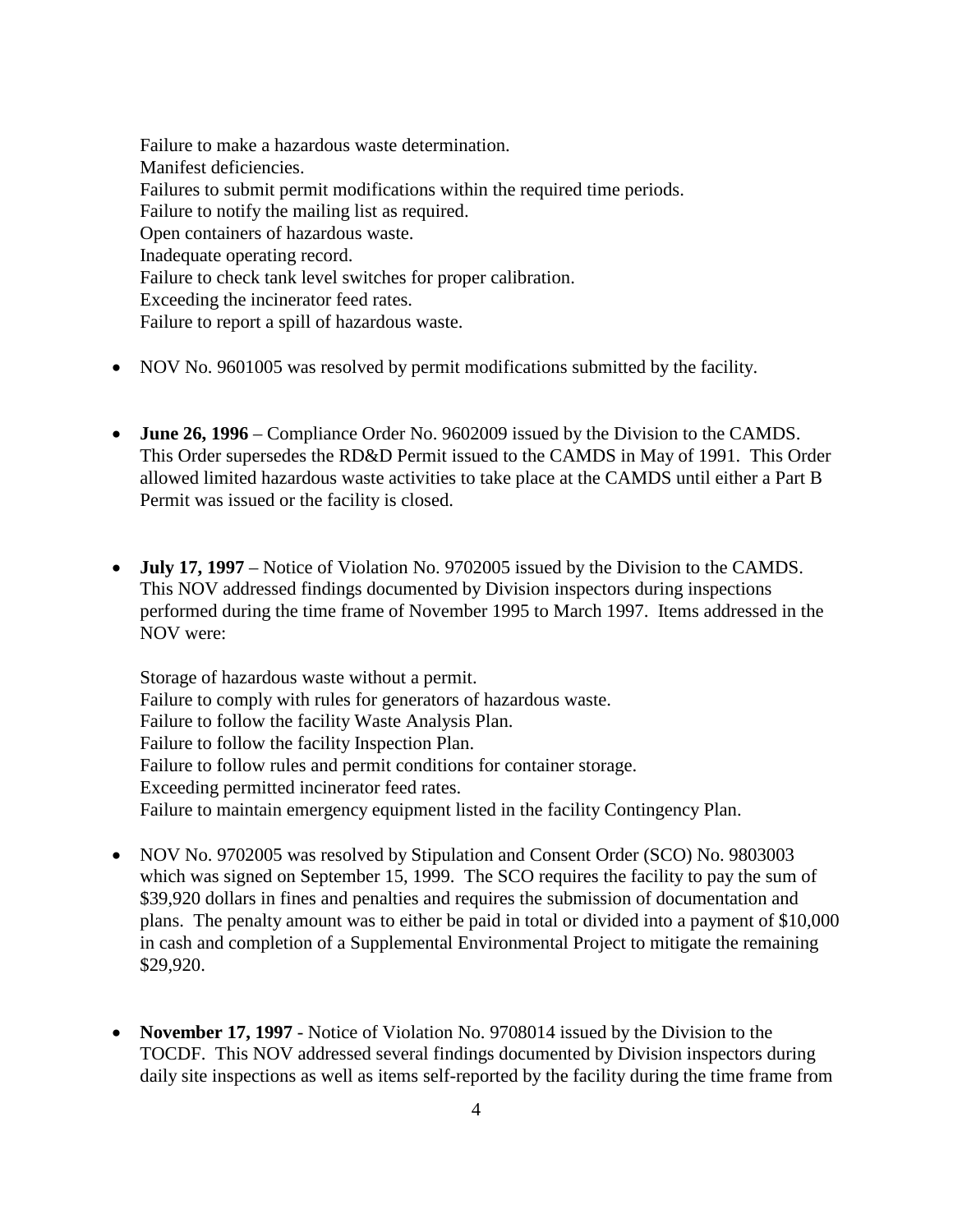August 1996 to August 1997. Items addressed in the NOV were:

Storage of hazardous waste without a permit. Failures to submit permit modifications within the required time periods. Storage of waste for longer than 90 days in non-permitted areas. Failure to inspect. Failure to correctly label a hazardous waste tank. Exceeding the permitted capacity of a hazardous waste storage tank. Open containers of hazardous waste. Inadequate operating record. Failure to notify the Executive Secretary. Exceeding incinerator feed rates. Failure to properly calibrate and maintain monitoring equipment. Failure to analyze monitoring equipment as required. Training plan deficiencies. Failure to properly operate and maintain all systems used to achieve compliance with the facility permit. Failure to comply with the facility security plan. Failure to follow trial burn plans. Failure to remove liquid from sumps within the required time frame.

- NOV No. 9708014 has been resolved by a Judicial Consent Decree. Utah District Judge L.A.Dever signed this Consent Decree on December 13, 1999. The Consent Decree requires the facility to pay the sum of \$93,783 dollars in fines and penalties. The Consent Decree also requires the facility to submit several documents.
- **April 16, 1998** RCRA Research, Development and Demonstration (RD&D) Permit for Lewisite Neutralization System at the CAMDS is issued.
- **September 3, 1998** Compliance Order No. 9808018 issued by the Division to the CAMDS. This Order replaced Order No. 9602009 issued to the CAMDS in June of 1996. The Order was needed to allow off-site shipment of spent decontamination solutions for disposal and to allow the CAMDS to refine some operating parameters.
- **December 1998** RCRA Part B Hazardous Waste Treatment Permit issued to DCD for the Rapid Response System Miscellaneous Unit will allow treatment of Chemical Agent Identification Sets (CAIS) currently stored at DCD.
- **April 16, 1999** RCRA Research, Development and Demonstration (RD&D) Permit for Lewisite Neutralization System at the CAMDS is re-issued. Additional renewals of this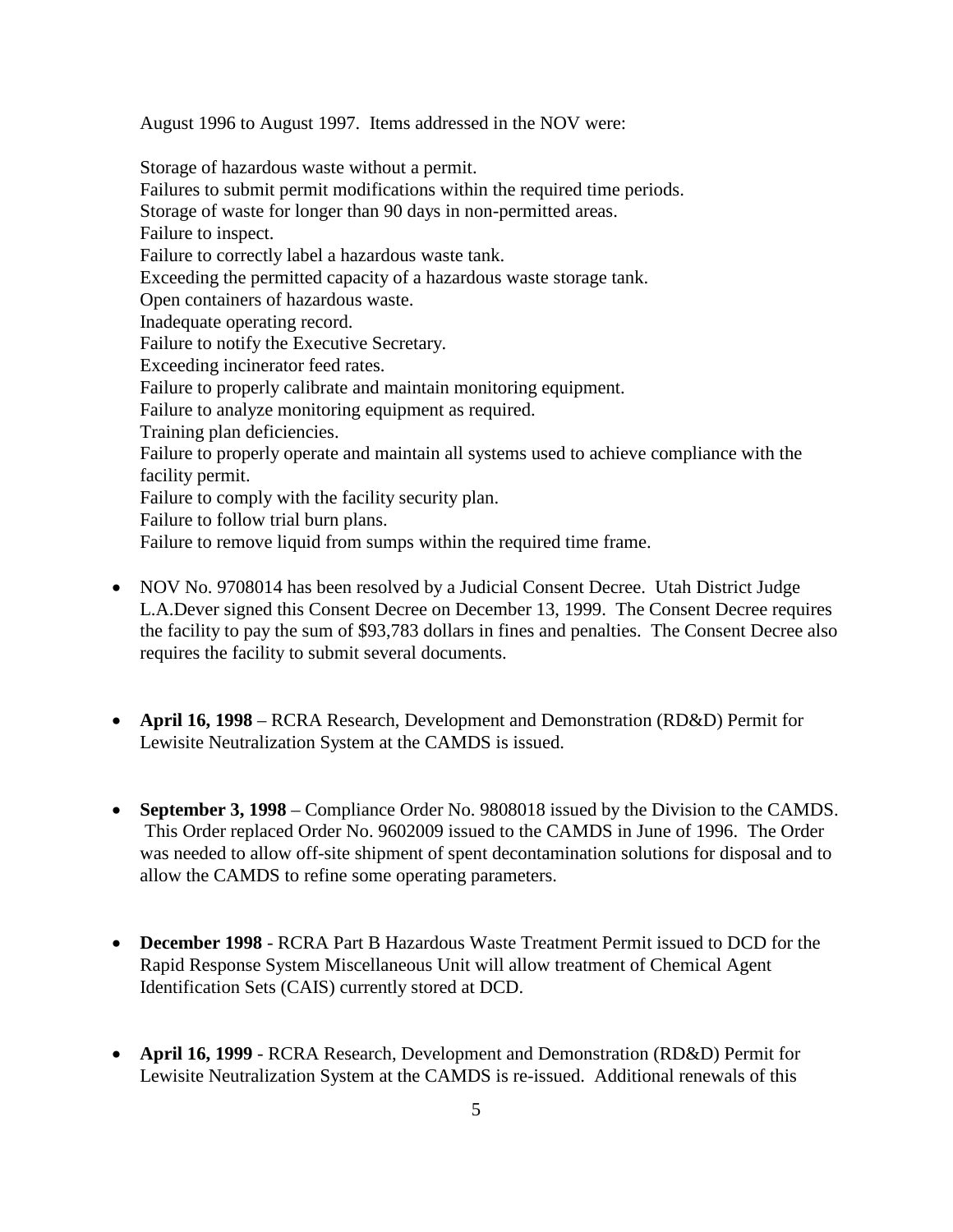permit have been placed on hold at the request of the facility.

• **June 17, 1999** – Notice of Violation No. 9903007 issued by the Division to the TOCDF. This NOV addresses several findings documented by Division inspectors performing daily site inspections during 1998 and during a Compliance Evaluation Inspection (CEI) performed in August and September of 1998. Also addressed in this NOV were items self-reported by the facility. Items addressed in the NOV include:

Failure to notify the mailing list regarding a Class 1 permit modification within the required time frame. Failure to keep containers of hazardous waste closed. Failure to label containers of hazardous waste. Storage of newly generated hazardous waste for longer than 90 days. Failure to properly close opened valves. Failure to remove a possible leaking tank from service. Denial of access to portions of the facility operating record. Failure to obtain approval for design changes prior to implementing the changes. Failure to follow the Waste Analysis Plan. Failure to follow the Inspection Plan. Failure to follow the Training Plan. Failure to analyze monitoring equipment as required. Storage of waste not listed in the permit. Allowing sumps to overfill and not draining sumps within the required time frame. Failure to maintain and test monitoring equipment as required. Feeding waste while waste feed cut-off instruments were not operating properly. Improper waste feed. Operating equipment while sensors were by-passed. Failure to notify the Division.

- NOV No. 9903007 has been settled by a Judicial Consent Decree. Utah District Judge David S. Young signed this Consent Decree on October 30, 2000. The Consent Decree required the facility to pay a penalty in the amount of \$66,973 dollars as well as submit documentation for review by the Executive Secretary.
- **September 24, 1999** RCRA Part B Permit issued to the CAMDS. Previous to this date the Division had terminated the RCRA RD&D Permit that CAMDS had been operating under and instructed them to request a Part B Permit.
- **April 13, 2000** Notice of Violation No. 0002002 issued by the Division to the TOCDF. This NOV addresses findings documented by Division inspectors performing daily site inspections from September of 1998 to September of 1999 and items discovered during a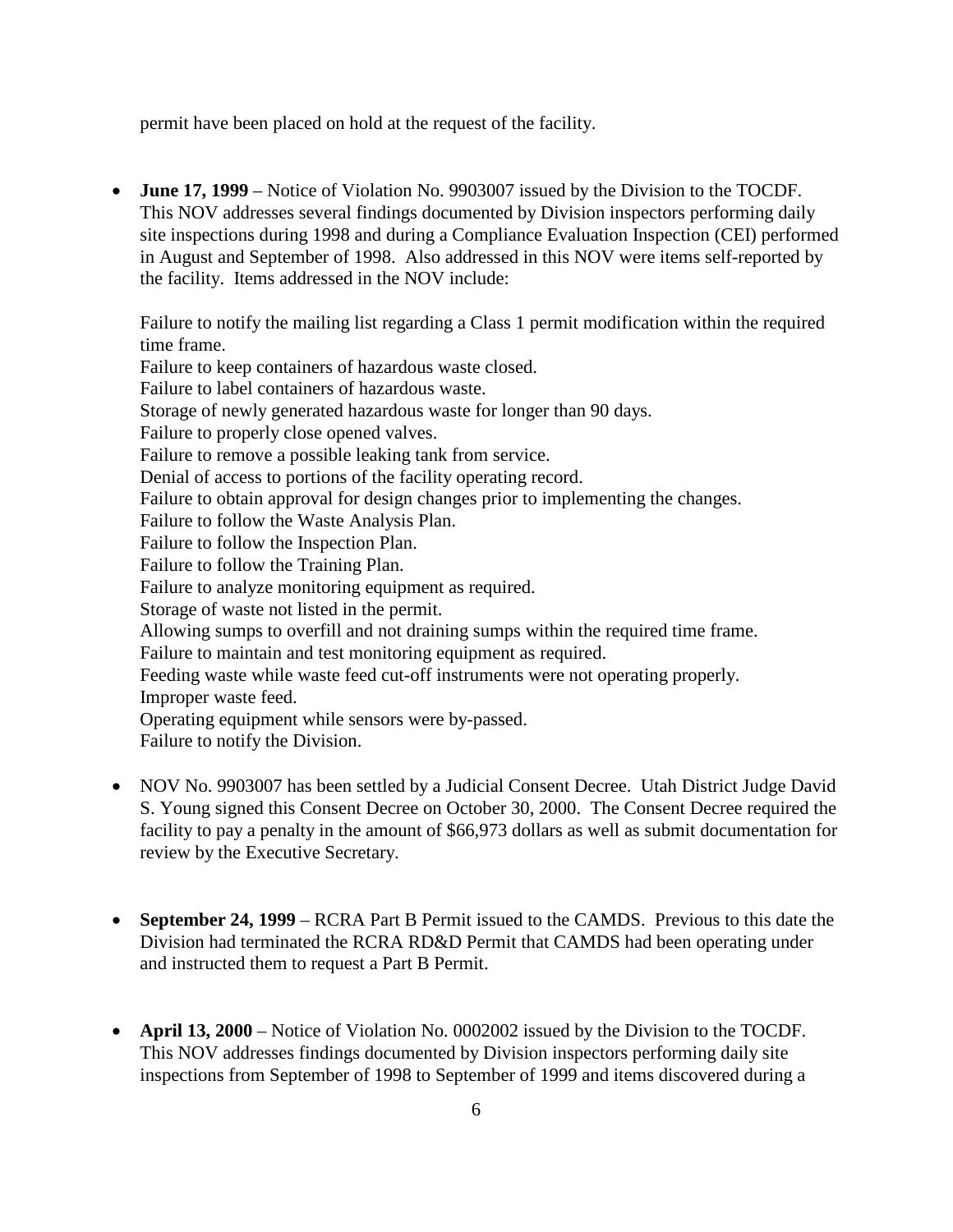Compliance Evaluation Inspection (CEI) performed in September of 1999. Also addressed in this NOV were items self-reported by the facility. Items addressed in the NOV include:

Exceedance of 90-day storage time limits. Failure to keep containers of hazardous waste closed when not adding or removing waste. Failure to properly containerize hazardous waste. Failure to properly label containers of hazardous waste. Failure to inspect locations where hazardous waste is generated and stored. Failure to update the list of facility emergency coordinators. Failure to maintain a complete and accurate operating record. Failure to remove a possible leaking tank system from service. Failure to give proper and timely notice to the Executive Secretary. Operation of modified hazardous waste units prior to receiving approval. Failure to follow the facility Waste Analysis Plan. Failure to follow the facility Inspection Plan. Failure to ensure all personnel have attended refresher training courses. Failure to perform preventative maintenance in accordance with manufactures specifications. Failure to maintain the permit required amount of fire suppression water. Failure to follow the Contingency Plan. Storage of non-permitted waste. Failure to follow facility Standard Operating Procedures. Allowing sumps to overfill. Failure to drain sumps as required by the facility permit. Treatment of non-permitted waste. Exceeding incinerator feed rates. Failure to follow the Laboratory Quality Control Plan and Procedures and the Agent Monitoring Plan.

- NOV No. 0002002 was settled by a Judicial Consent Decree. Utah District Judge David S. Young signed this Consent Decree on May 30, 2001. The Consent Decree required the facility to submit copies of training documents, checklists and procedures that resolve several of the violations. Additionally, the facility must pay a penalty in the amount of \$113,741 dollars. This penalty amount will either be paid in total or divided into a payment of \$63, 741 in cash and completion of a Supplemental Environmental Project to mitigate the remaining \$50,000.
- **March 20, 2001** Notice of Violation No. 0101001 issued by the Division to the TOCDF. This NOV addresses findings documented by Division inspectors performing daily site inspections from September 1999 to September 2000. Also addressed are items discovered during a Compliance Evaluation Inspection (CEI) performed in September of 2000. Items self reported by the facility are also addressed. Items addressed in the NOV include:

Failure to notify persons on the facility mailing list in the time frame required.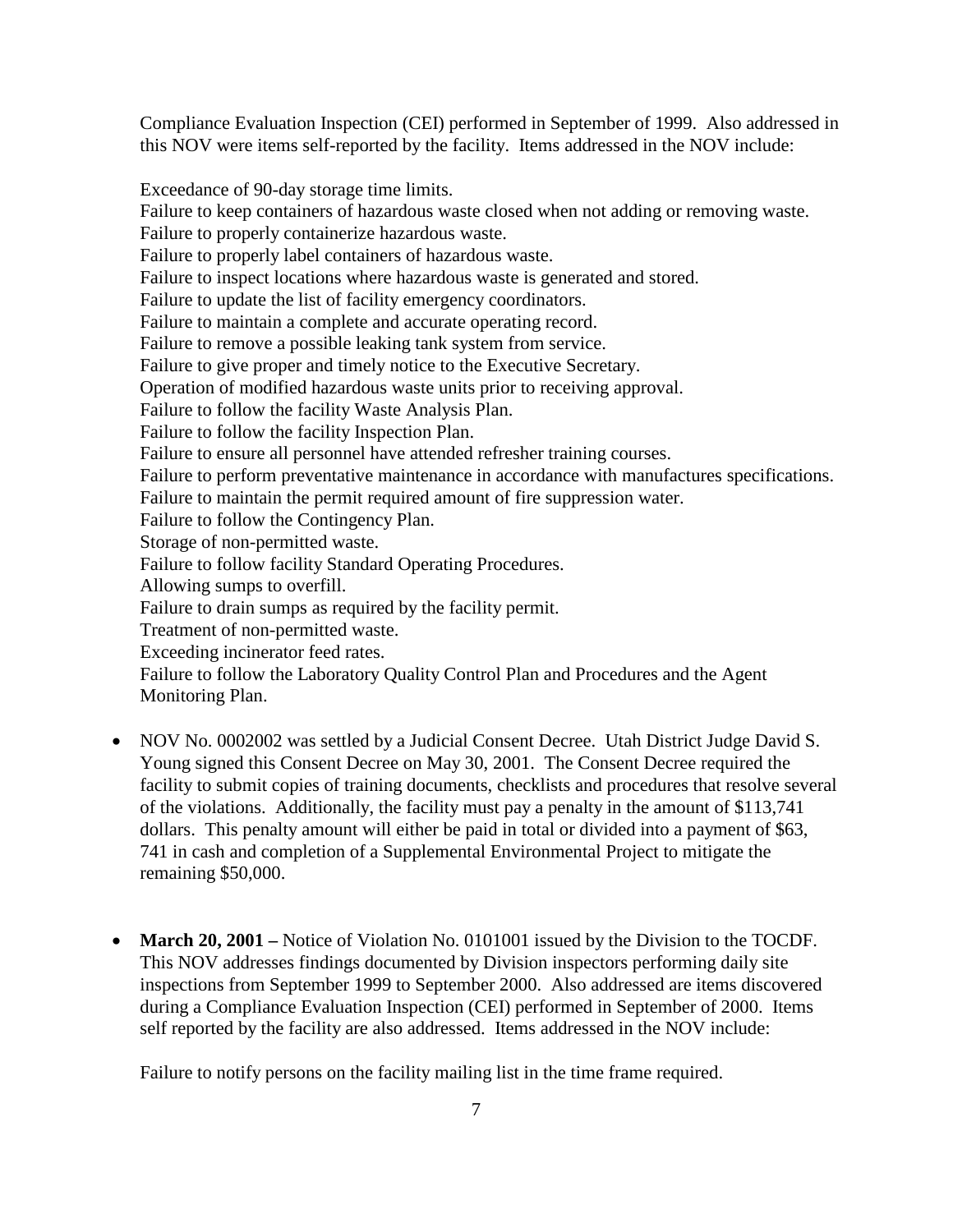Exceedance of 90-day storage time limits. Failures to ensure that all containers of hazardous waste are labeled. Failure to ensure that all containers of hazardous waste are kept closed. Missed inspections of areas where hazardous waste is stored. Failure to containerize hazardous waste. Failure to obtain a detailed chemical and physical analysis of hazardous waste. Failure to maintain adequate aisle space in areas where hazardous waste is stored. Failure to keep an adequate operating record. Failure to remove a leaking tank system from service. Use of a containment building while the primary barrier was damaged. Failure to provide oral notification of a spill in the time required as well as other notices. Failure to maintain the facility so as to prevent or minimize a release of hazardous waste. Failure to follow inspection procedures. Failure to follow the training plan. Failure to follow the Agent Monitoring Plan. Allowing sumps to overfill. Exceeding incinerator feed rates. Failure to cut-off waste feed when feed rates were exceeded. Incineration of non-permitted waste. Failure to follow procedures.

• NOV No. 0101001 was settled by a Judicial Consent Decree. Utah District Judge David S. Young signed this Consent Decree on December 10, 2002. The Consent Decree required the facility to submit an ECP and associated work orders that document a resolution to one of the findings and to submit a revised operating record that clarifies feed rate data for the Liquid Incinerators. Additionally, the facility must pay a penalty in the amount of \$55,194 dollars.

#### **Note: Beginning with Notice of Violation No. 0202002 issued on April 25, 2002 the Division began including the DCD, the CAMDS and the TOCDF in one NOV. All three facilities have the same EPA ID Number with separate permits.**

• **April 25, 2002** – Notice of Violation No. 0202002 issued by the Division. This NOV was issued to Deseret Chemical Depot and includes findings from TOCDF and CAMDS. All three facilities share the same EPA ID Number and are treated as one facility in this NOV. This NOV addresses findings documented by Division inspectors during the time period of September 2000 to September 2001. Some findings from inspections previous to this time period but not addressed yet are also included as well as permit and rule non-compliances self reported by the facilities. Items addressed in this NOV include:

Failure to notify persons on the facility mailing list in the time frame required. Failure to modify a permit.

Exceedance of 90-day storage time limits.

Failure to ensure that all containers of hazardous waste are kept closed.

Failure to keep an accurate record of waste stored.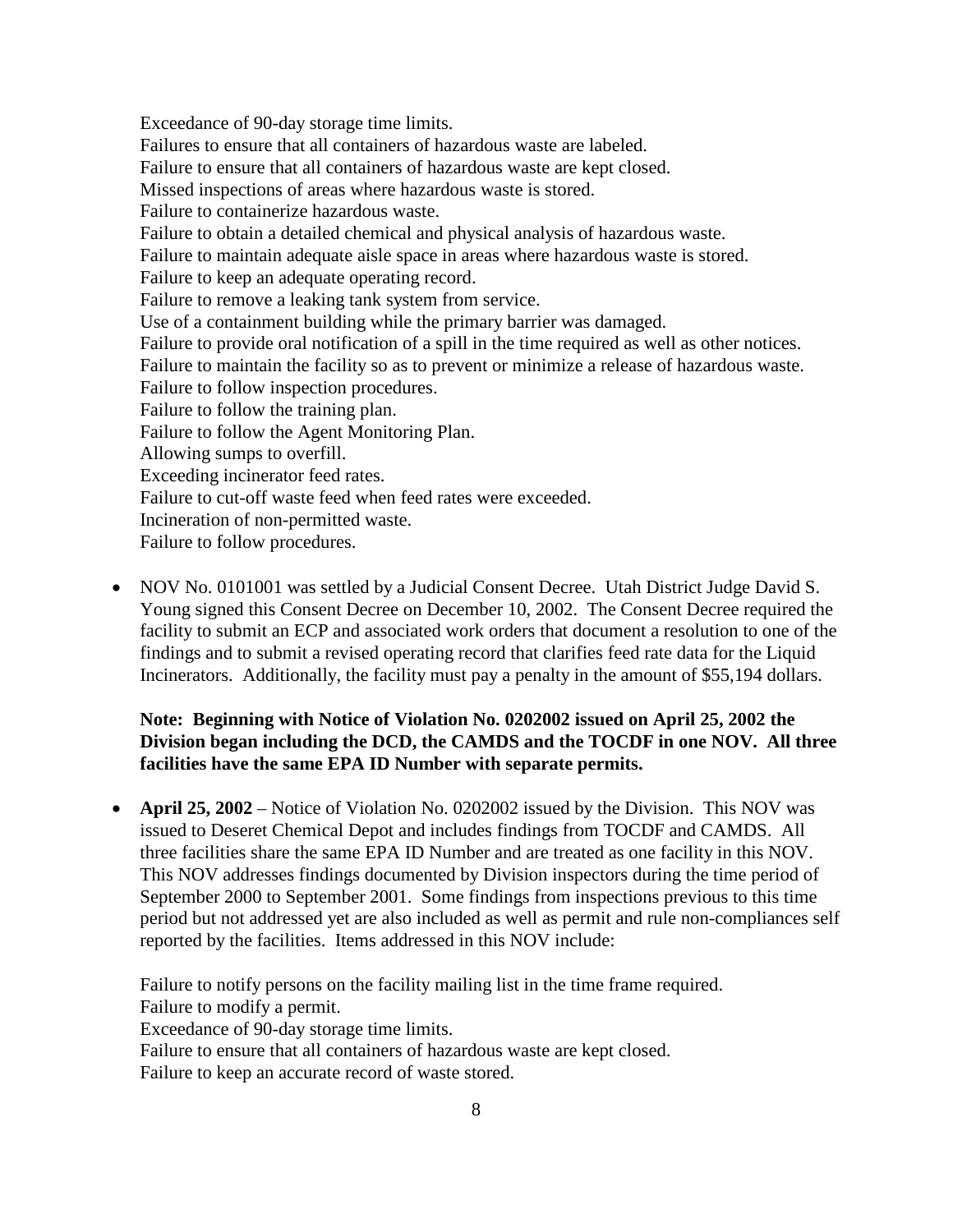Exceeding permitted tank capacities. Failure to operate in accordance with facility SOPs. Failure to replace a Continuous Emission Monitor. Failure to properly maintain, calibrate and operate monitoring and recording equipment. Failure to notify the Division of munition drain status problems. Failure to perform sampling as required. Improper storage. Failure to provide oral notification of a spill in the time required. Failure to maintain the facility so as to prevent or minimize a release of hazardous waste. Failure to follow inspection procedures. Failure to follow the training plan. Failure to follow the Agent Monitoring Plan. Exceeding incinerator feed rates or improperly feeding waste.

- NOV No. 0202002 was settled by a Judicial Consent Decree. Utah District Judge Randall N. Skanchy signed this Consent Decree on May 20, 2003. The Consent Decree required the facilities to pay a penalty in the amount of \$59,867 dollars.
- **October 2002** DCD submits application for renewal of RCRA Part B Permit.
- **December 16, 2002** Notice of Violation No. 0211025 issued by the Division. This NOV was issued to Deseret Chemical Depot and includes findings from DCD, CAMDS and TOCDF. All three facilities share the same EPA ID Number and are treated as one facility in this NOV. Items addressed by this NOV include findings documented by Division inspectors during the time period of September 2001 to September 2002. Also included in this NOV are non-compliances self reported by the facilities. The following is a summary of the items included in this NOV.

Failure to submit a modification request in the required time. Improper storage/management of waste. Failure to use appropriate controls to prevent tank overfills. Operating record, manifest and other paperwork inaccuracies. Failure to follow monitoring plans. Failure to follow procedures. Failure to follow training plans. Exceeding permitted feed rates and improperly feeding waste. Failure to follow Waste Analysis Plans.

• NOV No. 0211025 was settled by a Judicial Consent Decree. Utah District Judge Randall N. Skanchy signed this Consent Decree on February 9, 2004. The Consent Decree required the facilities to pay a penalty in the amount of \$108,269 dollars. The facilities were also required to submit a Class 1 Permit Modification Request for one of the facility permits.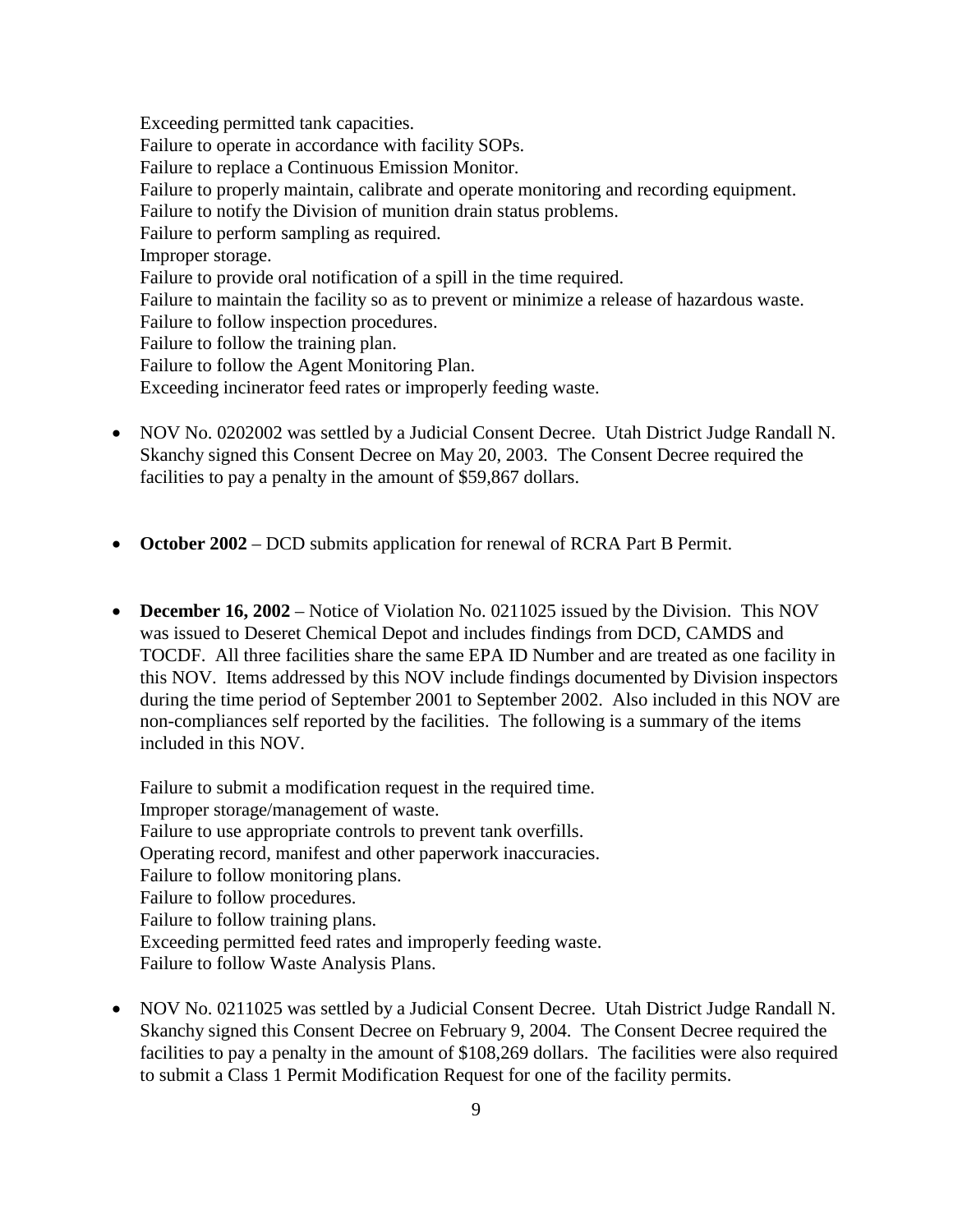• **December 22, 2003** – Notice of Violation No. 0310026 issued by the Division. This NOV was issued to Deseret Chemical Depot and includes findings from DCD, CAMDS and TOCDF. All three facilities share the same EPA ID Number and are treated as one facility in this NOV. Items addressed by this NOV include findings documented by Division inspectors during the time period of October 2002 to August 2003. Also included in this NOV are noncompliances self reported by the facilities. The following is a summary of the items included in this NOV.

Failure to give notice of a permit modification request within 90 days. Failure to follow requirements for generators of hazardous waste. Failure to decontaminate a tank prior to placing a different waste in the tank. Failure to remove a tank system from service. Failure to follow monitoring plans and procedures. Failure to design, construct, maintain and operate facilities to minimize a release to the environment. Failure to follow facility inspection plans. Failure to follow facility training plans. Placement of incompatible materials into a tank system. Failure to operate tank systems in accordance with permit requirements. Failure to follow trial burn plans. Failure to follow laboratory procedures. Failure to perform audits as scheduled.

- NOV No. 0310026 was settled by a Judicial Consent Decree. Utah District Judge Randall N. Skanchy signed this Consent Decree on November 23, 2004. The Consent Decree required the facilities to pay a penalty in the amount of \$37,291 dollars.
- **May 5, 2004** RCRA Part B Permit Reissued for the TOCDF.
- **January 25, 2005** RCRA Part B Permit Reissued for the DCD.
- **February 7, 2005** Notice of Violation No. 0411037 issued by the Division. This NOV was issued to Deseret Chemical Depot and includes findings from DCD, CAMDS and TOCDF. All three facilities share the same EPA ID Number and are treated as one facility in this NOV. Items addressed by this NOV include findings documented by Division inspectors during the time period of September 2003 to September 2004. Also included in this NOV are non-compliances self reported by the facilities. The following is a summary of the items included in this NOV.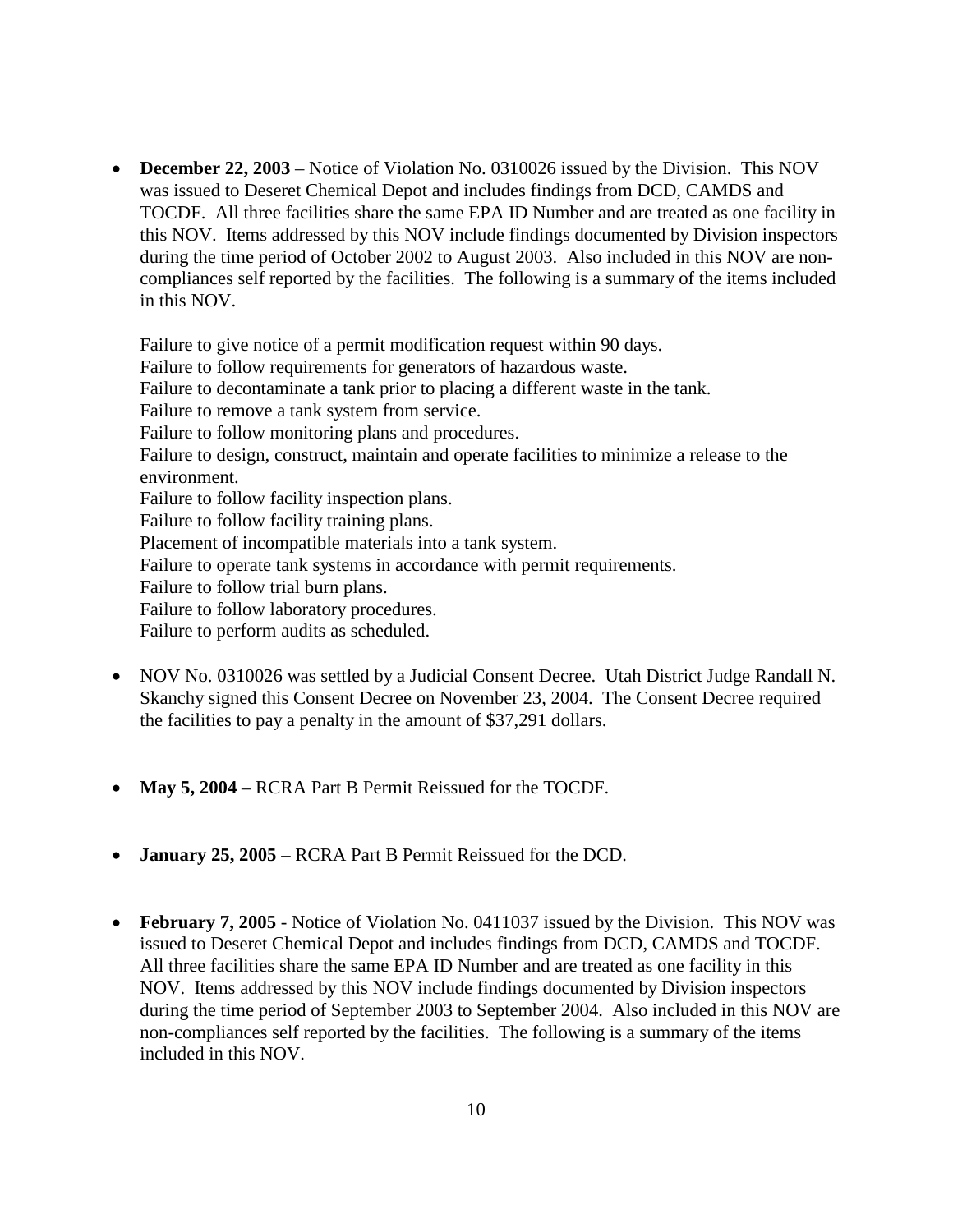Failure to publish notice of a permit modification request within seven days.

Failure to submit permit modifications within seven days.

Failure to keep the list of emergency coordinators up to date.

Failure to submit required reports within allowed time limits.

Failure to keep a complete operating record.

Failure to follow requirements for generators of hazardous waste.

Failure to keep containers of hazardous waste closed while in storage.

Storage of hazardous waste restricted from land disposal for longer than one year.

Storage of hazardous waste in unpermitted areas.

Storage of hazardous waste that the facility is not permitted to store.

Storage of hazardous waste in containers that are not in good condition.

Failure to maintain adequate aisle space.

Failure to follow monitoring plans and procedures.

Failure to design, construct, maintain and operate facilities to minimize a release to the environment.

Failure to follow facility inspection plans.

Failure to follow facility contingency plans.

Performance of unpermitted treatment of hazardous waste.

Failure to follow facility waste analysis plans.

Failure to follow facility training plans.

Failure to provide leak detection equipment capable of detecting a release of hazardous waste.

Placement of unpermitted hazardous waste into a tank system.

Failure to operate tank systems in accordance with permit requirements.

Failure to follow trial burn plans.

Failure to cut-off waste feed as required by permit.

Exceeding waste feed limits or feeding waste to incinerators improperly.

Failure to perform closure activities as required by regulations.

- NOV No. 0411037 was settled by a Judicial Consent Decree. Utah District Judge Randall N. Skanchy signed this Consent Decree on January 17, 2006. The Consent Decree required the facilities to pay a penalty in the amount of \$125,115 dollars. Additionally, CAMDS was required to submit a Closure Sequence List to the Executive Secretary and TOCDF was required to submit a schedule for replacement of sump level detection probes.
- **March 9, 2006** Notice of Violation No. 0601001 issued by the Division. This NOV was issued to Deseret Chemical Depot and includes findings from DCD, CAMDS and TOCDF. All three facilities share the same EPA ID Number and are treated as one facility in this NOV. Items addressed by this NOV include findings documented by Division inspectors during the time period of September 2004 to September 2005. Also included in this NOV are non-compliances self reported by the facilities. The following is a summary of the items included in this NOV.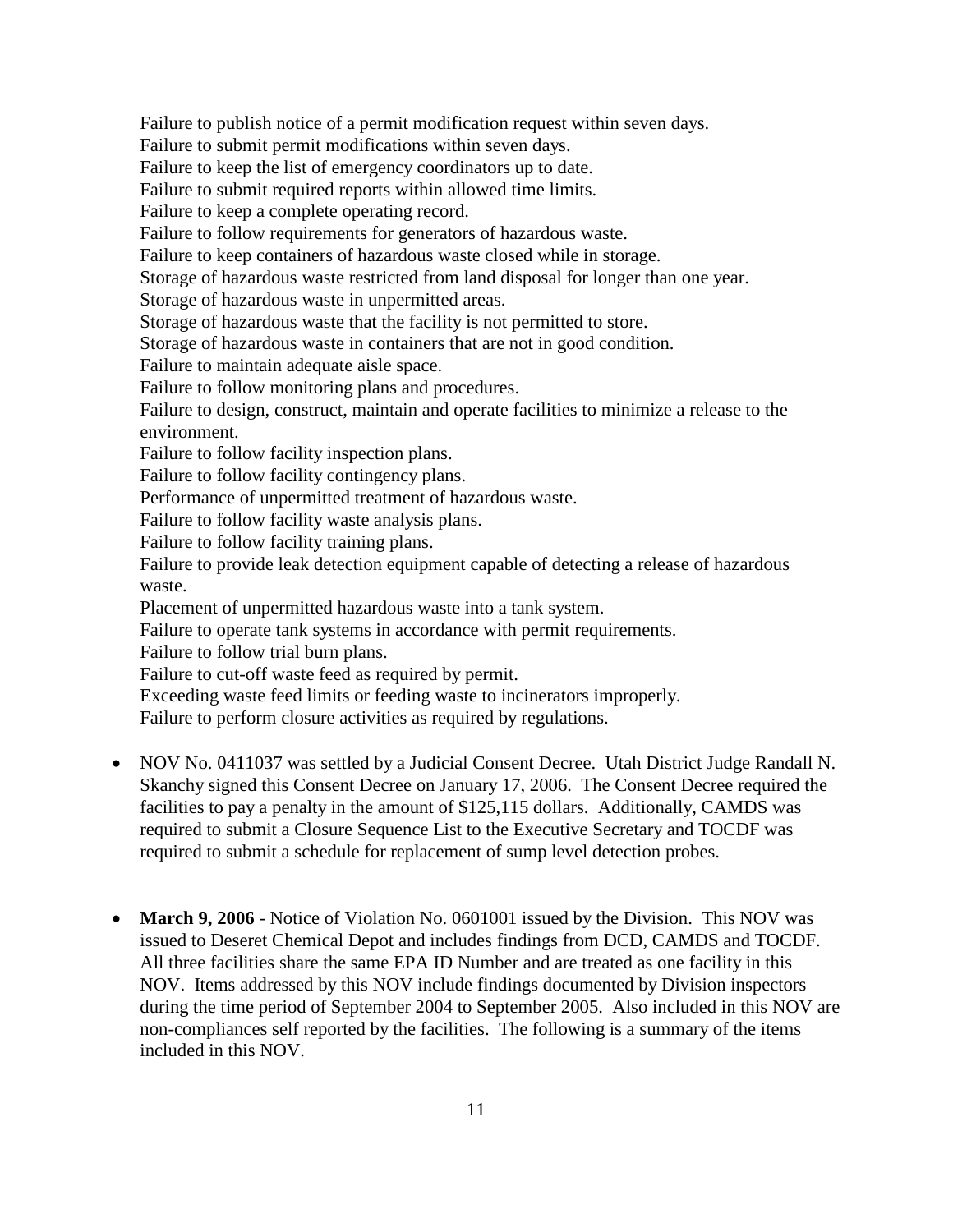Failure to submit a Class 1 permit modification request within required timeframe. Failure to place hazardous waste into containers.

Failure to place correct accumulation start dates on containers of hazardous waste. Failure to label and date containers of hazardous waste.

Exceeding the 90-day time limit allowed for storage of newly generated waste.

Failure to have all necessary emergency response equipment.

Failure to properly inspect areas where newly generated waste is stored for 90 days or less. Failure to have a device capable of summoning external emergency assistance.

Failure to maintain accurate operating records.

Failure to keep containers of hazardous waste closed when not adding or removing waste. Storage of hazardous waste for longer than the 1 year allowed.

Implementing permit modifications without first obtaining approval from the Executive Secretary.

Failure to properly operate and maintain all systems of treatment and control.

Failure to keep accurate monitoring records.

Failure to follow inspection procedures.

Failure to develop and use procedures for handling of specific items.

Operating without medical support personnel on-site.

Failure to follow the Contingency Plan.

Failure to continuously monitor exhaust from filters and to analyze DAAMS tubes when required.

Placing potentially incompatible wastes in tanks that have not been cleaned and decontaminated.

Leaving waste in sumps for longer than the 24- hours allowed and exceeding the permitted sump level.

Exceeding waste feed rates for incinerators.

Numerous failures to follow laboratory and monitoring quality control plans.

Failure to orally report certain types of spills to the Executive Secretary.

Failure to submit written reports in the required timeframes.

Failure to follow waste analysis plans.

Failure to follow training plans.

Failure to comply with operating and notification requirements for miscellaneous treatment units.

Failure to verify if overpack containers contain leaking munitions. Failure to follow agent monitoring plans.

- NOV No. 0601001 was settled by a Judicial Consent Decree. Utah District Judge Mark S. Kouris signed this Consent Decree on February 14, 2007. The Consent Decree required the facilities to pay a penalty in the amount of \$215,725.73 dollars.
- **January 24, 2007** Notice of Violation No. 0611044 issued by the Division. This NOV was issued to Deseret Chemical Depot and includes findings from DCD, CAMDS and TOCDF. All three facilities share the same EPA ID Number and are treated as one facility in this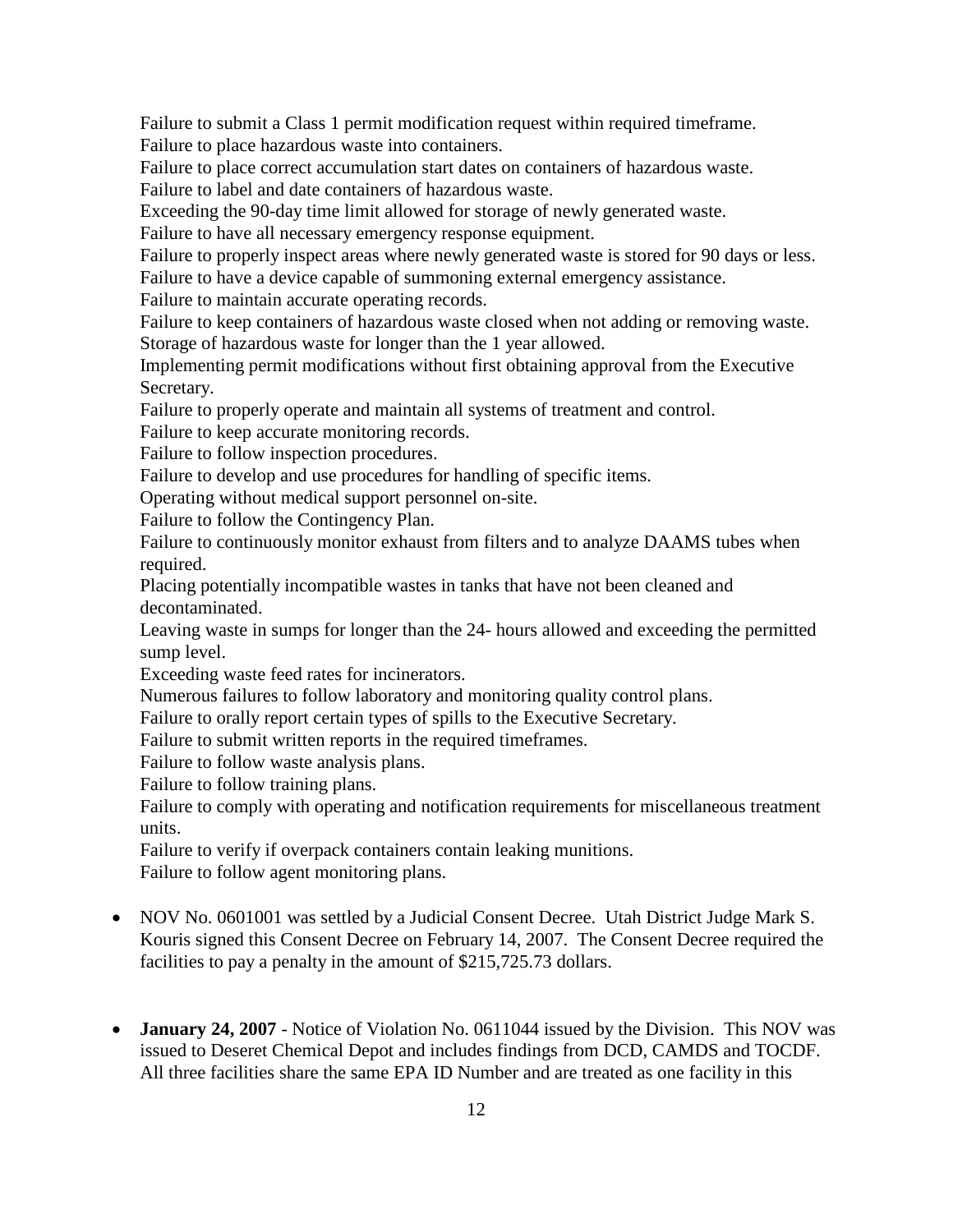NOV. Items addressed by this NOV include findings documented by Division inspectors during the time period of September 2005 to September 2006. Also included in this NOV are non-compliances self reported by the facilities. The following is a summary of the items included in this NOV.

Failure to place hazardous waste in containers. Failure to close containers of hazardous waste when not adding or removing waste. Failure to label containers of hazardous waste. Exceeding the 90-day time limit allowed for storage of newly generated waste. Failing to maintain lists of emergency equipment. Failure to keep an accurate operating record. Storage of hazardous waste for longer than the 1 year allowed. Failure to follow training plans. Failure to maintain adequate aisle space between rows of containers of hazardous waste. Failure to submit and receive approval for permit modifications. Failure to report a release of hazardous waste. Failure to follow the facility waste analysis plan. Failure to submit closure plans. Failure to provide notification of filter breakthrough. Failure to follow agent monitoring plans. Treatment of hazardous waste in an un-permitted treatment unit. Failure to follow calibration plans. Failure to submit data as required. Failure to follow laboratory procedures.

- NOV No. 0611044 was settled by Stipulation and Consent Order (SCO) No. 0705015. This SCO became effective on November 14, 2007, when it was signed by all parties. The SCO required the facilities to pay a penalty in the amount of \$108,791.05 dollars. Additionally, the DCD/CAMDS facilities were required to modify their procedures for placing hazardous waste into wooden boxes to ensure that they meet the requirements for closed containers.
- **February 4, 2008** Notice of Violation No. 0712032 issued by the Division. This NOV was issued to Deseret Chemical Depot and includes findings from DCD, CAMDS and TOCDF. All three facilities share the same EPA ID Number and are treated as one facility in this NOV. Items addressed by this NOV include findings documented by Division inspectors during the time period of October 2006 through September 2007. Also included in this NOV are non-compliances self reported by the facilities. The following is a summary of the items included in this NOV.

Failure to send notice of Class 1 permit modifications to persons on the facility mailing list. Storage of hazardous waste for more than 90 days without a permit. Failure to place hazardous waste into labeled and dated containers. Storage of waste in a satellite storage area that does not meet the criteria for satellite storage. Failure to keep containers of hazardous waste closed when not adding or removing waste.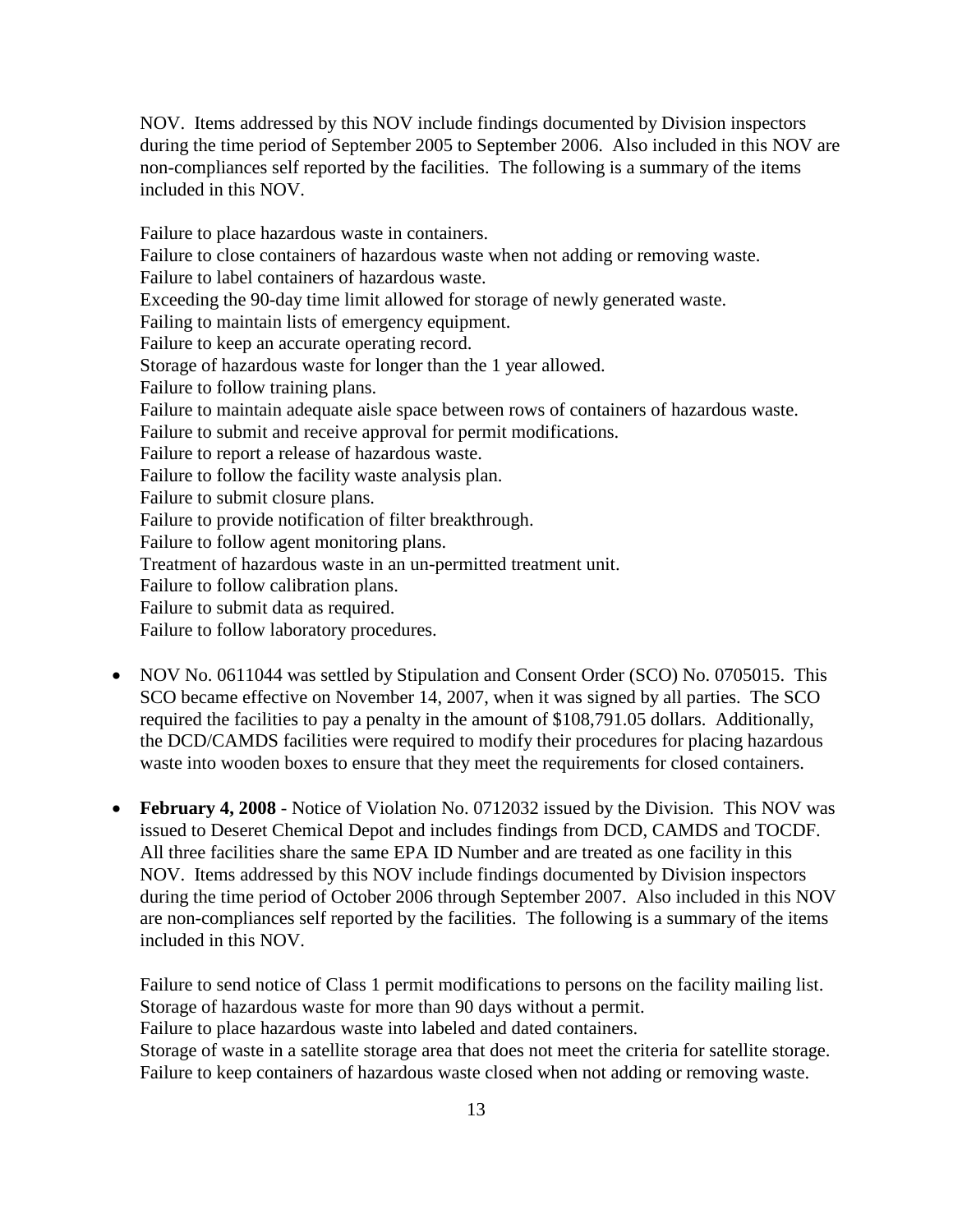Failure to orally report a confirmed agent reading.

Failure to maintain an accurate written operating record.

Failure to manage containers of hazardous waste within secondary containment.

Failure to maintain proper aisle space in permitted storage areas.

Failure to properly operate and maintain all facilities and systems used by the Permittee to achieve compliance with the permit.

Failure to ensure that permitted storage areas were secured.

Failure to follow inspection procedures.

Failure to store containers of hazardous waste in a manner that will not cause them to rupture or leak.

Failure to maintain incinerator temperatures at permitted levels.

Failure to maintain all pollution abatement system settings at permitted levels.

Failure to follow agent monitoring plans and procedures.

Failure to follow laboratory procedures and plans.

Failure to store hazardous waste in a permitted storage area.

Failure to follow waste analysis plans.

Failure to properly operate and maintain waste feed cut-off instruments while incinerating waste.

Failure to monitor for CO at all times during waste feed.

Failure to maintain the interior coating of a secondary containment vault so that it will prevent migration of waste into the concrete.

- NOV No. 0712032 was settled by Stipulation and Consent Order (SCO) No. 0805011. This SCO became effective on October 15, 2008, when it was signed by all parties. The SCO required the facilities to pay a penalty in the amount of \$72,860.25 dollars.
- **January 5, 2009** Notice of Violation No. 0811041 issued by the Division. This NOV was issued to Deseret Chemical Depot and includes findings from DCD, CAMDS and TOCDF. All three facilities share the same EPA ID Number and are treated as one facility in this NOV. Items addressed by this NOV include findings documented by Division inspectors during the time period of October 2007 through September 2008. Also included in this NOV are non-compliances self reported by the facilities. The following is a summary of the items included in this NOV.

Failure to place hazardous waste into labeled and dated containers.

Failure to keep containers of hazardous waste closed when not adding or removing waste. Failure to transfer hazardous waste from containers in poor condition to good condition containers.

Failure to properly operate and maintain all facilities and systems used by the Permittee to achieve compliance with the permit.

Failure to follow agent monitoring plans and procedures.

Failure to follow laboratory procedures and plans.

Failure to follow waste analysis plans.

Failure to monitor for CO at all times during waste feed.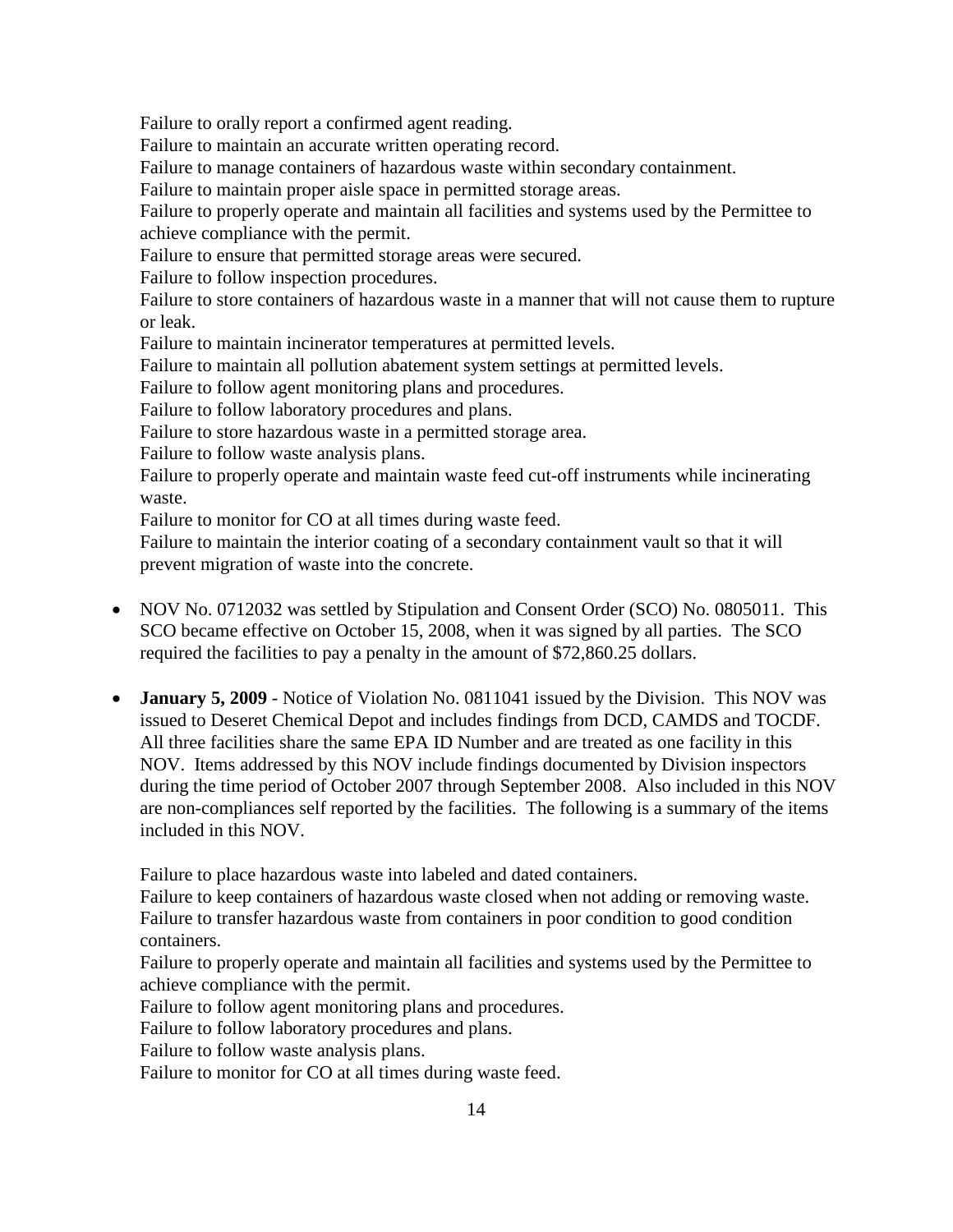Failure to implement a contingency plan. Failure to submit a written report. Exceeding explosive limits.

- NOV No. 0811041 was settled by Stipulation and Consent Order (SCO) No. 0904005. This SCO became effective on November 16, 2009, when it was signed by all parties. The SCO included additional findings documented during inspections or were self reported by the facilities after September 2008 and prior to the end of March 2009 and required the facilities to pay a penalty in the amount of \$15,757.25 dollars.
- **January 6, 2010 -** Notice of Violation No. 1001001 issued by the Division. This NOV was issued to Deseret Chemical Depot and includes findings from DCD, CAMDS and TOCDF. All three facilities share the same EPA ID Number and are treated as one facility in this NOV. Items addressed by this NOV include findings documented by Division inspectors during the time period of March 2009 through September 2010. Also included in this NOV are non-compliances self reported by the facilities. The following is a summary of the items included in this NOV.

Failure to sound the facility masking alarm as required. Failure to properly manage sumps. Exceeding waste feed parameters. Failure to follow the facility agent monitoring plan. Failure to follow the laboratory quality control plan.

- NOV No. 1001001 was settled by a letter dated April 26, 2010, signed by the Executive Secretary which acknowledges that all issues cited in the NOV have been resolved and that the permittees are in compliance with permit conditions and the rules as they pertain to the findings cited in the NOV.
- **December 9, 2010** Notice of Violation No. 1011013 issued by the Division. This NOV was issued to Deseret Chemical Depot and includes findings from DCD, CAMDS and TOCDF. All three facilities share the same EPA ID Number and are treated as one facility in this NOV. Items addressed by this NOV include findings documented by Division inspectors during the time period of January 2010 through October 2010. Also included in this NOV are non-compliances self reported by the facilities. The following is a summary of the items included in this NOV.

Failure to keep an accurate operating record. Failure to inspect and follow inspection and calibration plans. Failure to properly notify the facility Emergency Operation Center. Improper disposal of waste. Failure to place waste in containers. Failure to maintain secondary containment. Failure to follow the waste analysis plan.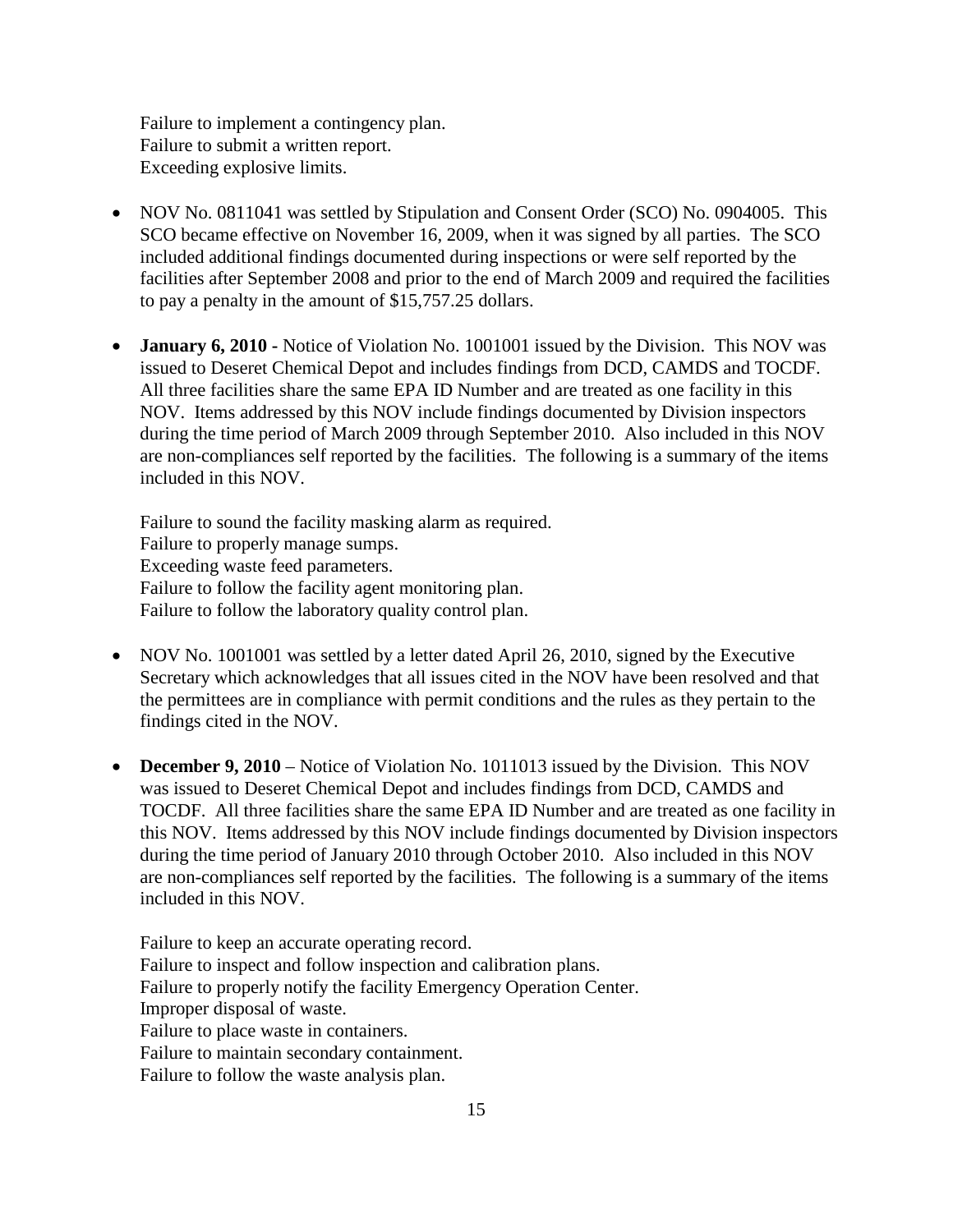Failure to ensure all employees follow the training plan. Exceeding permitted incinerator feed rates. Treating waste prior to approval being received and using an unpermitted treatment method. Failure to submit test data to the Executive Secretary. Failure to follow procedures.

- NOV No. 1011013 was settled by Stipulation and Consent Order (SCO) No. 1103023. This SCO became effective on August 16, 2011, when it was signed by all parties. The SCO included additional findings documented during inspections or were self-reported by the facilities after September 2010 and prior to January 1, 2011 and required the facilities to pay a penalty in the amount of \$19,240.50 dollars. Ten thousand dollars (\$10,000.00) of the penalty amount was paid to the Western Sates Project as a Supplemental Environmental Project.
- **December 6, 2011** Notice of Violation No. 1111029 issued by the Division. This NOV was issued to Deseret Chemical Depot and includes findings from DCD, CAMDS and TOCDF. All three facilities share the same EPA ID Number and are treated as one facility in this NOV. Items addressed by this NOV include findings documented by Division inspectors during the time period of January 2011 through October 2011. Also included in this NOV are non-compliances self-reported by the facilities. The following is a summary of the items included in this NOV.

Installation of a new treatment unit prior to receiving approval. Failure to follow the facility waste analysis plan. Failure to properly document inspections. Failure to remove a sump from service following detection of a leak. Exceeding permitted incinerator feed rates. Failure to properly monitor waste. Failure to follow incinerator operating parameters. Failure to follow the agent monitoring plan. Failure to conduct required maintenance and testing.

- NOV No. 1111029 was settled by Stipulation and Consent Order (SCO) No. 1203003. This SCO became effective on July  $11^{th}$ , 2012, when it was signed by the Executive Secretary of the Utah Solid and Hazardous Waste Control Board. The SCO included additional findings documented during inspections after September 2011 and prior to January 1, 2012. The SCO required the facilities to pay a penalty in the amount of \$3,691.00 dollars.
- **November 19, 2012** Notice of Violation No. 1211012 issued by the Division. This NOV was issued to Deseret Chemical Depot and includes findings from DCD and TOCDF. Both facilities share the same EPA ID Number and are treated as one facility in this NOV. Items addressed by this NOV include findings documented by Division inspectors during the annual CEI in September of 2012. Also included in this NOV are non-compliances selfreported by the facilities. The following is a summary of the items included in this NOV.